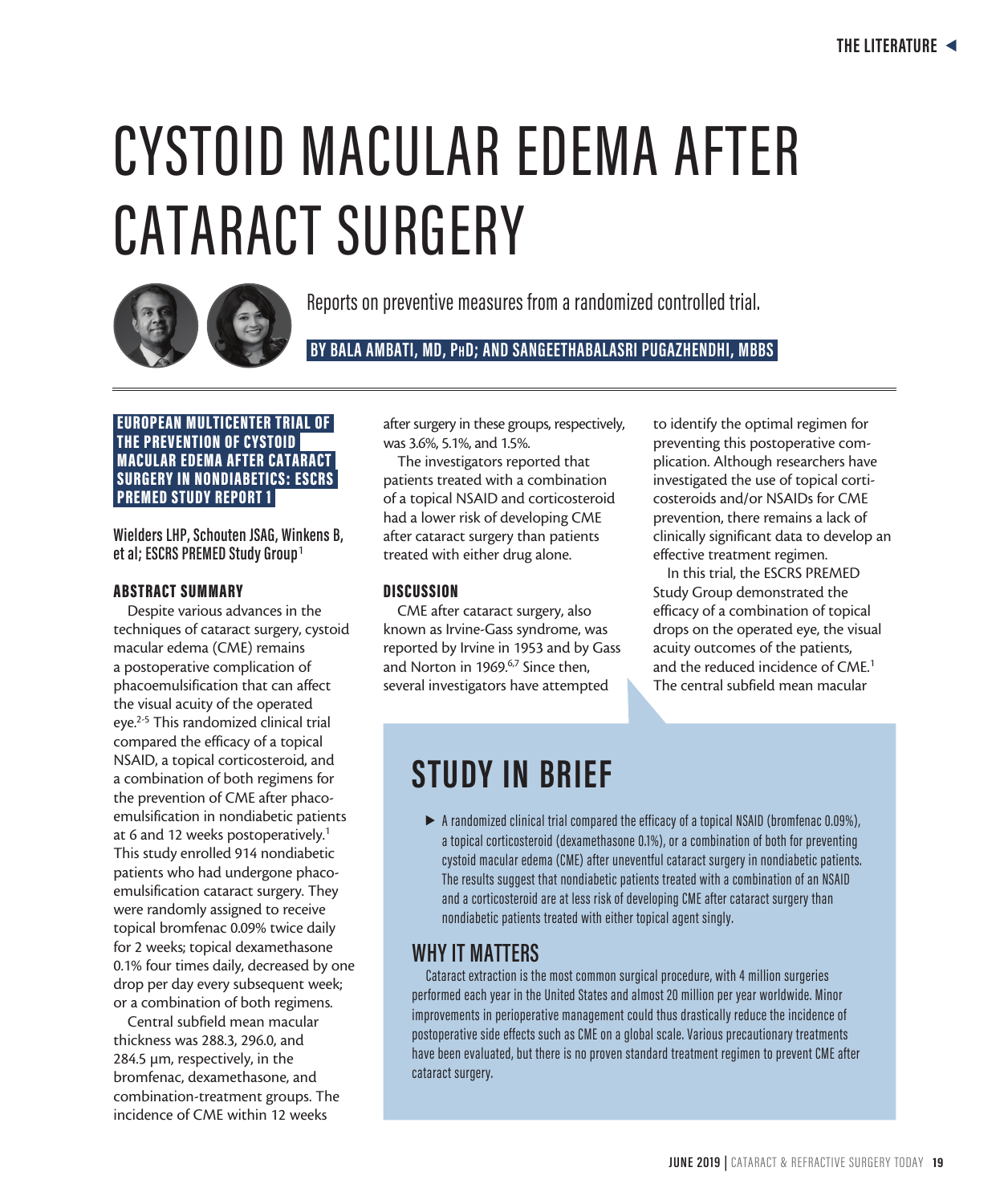thickness was lowest in patients treated with the combined regimen; this metric was 9.6 µm higher in the dexamethasone group and 2.7 µm higher in the bromfenac group compared to the combination group. Moreover, the incidence of CME was lowest in the combination group compared to

 RANDOMIZED CONTROLLED EUROPEAN MULTICENTER TRIAL ON THE PREVENTION OF CYSTOID MACULAR EDEMA AFTER CATARACT SURGERY IN DIABETICS: ESCRS PREMED STUDY REPORT 2

**Wielders LHP, Schouten JSAG, Winkens B, et al; ESCRS PREMED Study Group**<sup>8</sup>

### ABSTRACT SUMMARY

In this randomized clinical trial, researchers compared the efficacy of pairing a combination of a topical NSAID and corticosteroid (bromfenac 0.09% and dexamethasone 0.1%) with four proposed additional treatments in diabetic patients for the prevention of CME after cataract surgery. All patients who had undergone phacoemulsification cataract surgery and combined topical treatment were randomly assigned to receive no additional treatment, a subconjunctival injection of 40 mg triamcinolone acetonide, an intravitreal injection of 1.25 mg bevacizumab, or a combination of both injected drugs. This study enrolled 213 diabetic patients. Individuals who had severe preoperative diabetic macular edema and proliferative or nonproliferative diabetic retinopathy were excluded.

After surgery, central subfield mean macular thickness was lower in patients who received 40 mg subconjunctival triamcinolone acetonide than those who did not receive a steroid injection. At 6 weeks, central subfield mean macular thickness was 12.3 µm lower in patients who received a subconjunctival corticosteroid injection than in those who did not. At 12 weeks, central subfield mean

either group of patients treated with one of the individual drugs. With its excellent design and large cohort, this study offered conclusive data that the best strategy for preventing CME after cataract surgery is to administer a combination of steroid and NSAID eye drops. Future studies should evaluate

the cost-efficiency of administering these topical agents after cataract surgery. Other research should aim to develop an agent that combines the efficacy of a steroid and an NSAID in order to reduce the number of eye drops, frequency of administration, and overall cost of treatment.

## **STUDY IN BRIEF**

 $\blacktriangleright$  A randomized clinical trial evaluated the efficacy of four different perioperative treatment regimens in addition to a topical NSAID (bromfenac 0.09%) and a corticosteroid (dexamethasone 0.1%) at preventing cystoid macular edema (CME) in diabetic patients who underwent uneventful cataract surgery. The results suggest that diabetic patients treated with a combination of a topical NSAID and a steroid supplemented by a subconjunctival steroid have lower macular thickness and volume postoperatively, with an overall lower risk of developing CME, than diabetic patients who did not receive subconjunctival steroid treatment.

### **WHY IT MATTERS**

Diabetes is widely recognized as a significant risk factor for developing CME after cataract surgery, with diabetic patients up to four times more likely to develop the complication than patients without the disease.<sup>9</sup> It is thus crucial to tailor perioperative care to a patient's condition and the presence of additional risk factors. Because of a low incidence of postoperative CME (4.5%) and a high incidence of elevated IOP after steroid injection, the investigators did not recommend subconjunctival triamcinolone acetonide injection for all diabetic patients undergoing cataract surgery.

macular thickness was 9.7 µm lower in patients who received a subconjunctival corticosteroid injection than in those who did not. Additionally, mean total macular volume was 0.2 mm<sup>3</sup> lower in patients treated with a subconjunctival injection of 40 mg triamcinolone acetonide than in those who were not. Diabetic patients in the study who received subconjunctival triamcinolone acetonide had zero risk of developing CME within 12 weeks after cataract surgery, whereas those who received no injection had an 8.7% risk. The study could not identify any significant effect of intravitreal bevacizumab on postoperative macular thickness or volume.

Six of 39 patients receiving triamcinolone had a persistent elevation in IOP (> 25 mm Hg) at 12 weeks, seven required topical medical therapy for IOP control, and one underwent resection of the triamcinolone depot.

### **DISCUSSION**

In ESCRS PREMED Study Report 1, the investigators demonstrated that a combination of a topical NSAID and a corticosteroid was effective at reducing central macular thickness and preventing CME in nondiabetic patients after uneventful phacoemulsification.<sup>1</sup> In this report, supplementary treatment with subconjunctival triamcinolone